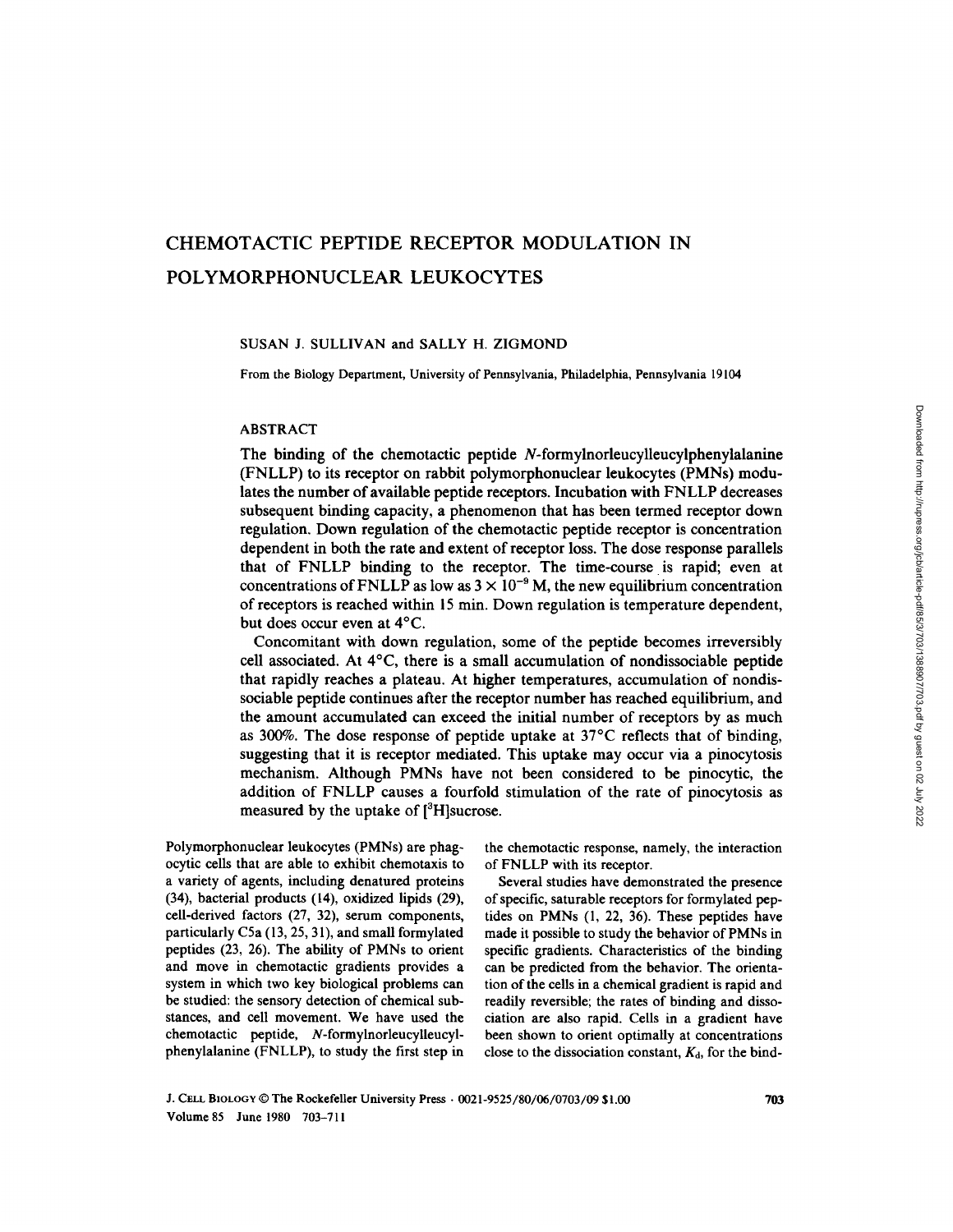orient in this optimal range when the concentration difference across their dimensions is only  $\sim$ 1% We have recently presented evidence which suggests that the sensitivity of PMNs to concentration Down Regulation

changes may be increased by their ability to adapt to the concentration of peptide present  $(38)$ . PMNs treated with chemotactic factors undergo transient changes in morphology (38), adhesion (7, 20), and ion fluxes (3, 18). After  $\sim$ 3 min the cells adapt to this chemotactic stimulation and revert, at least partially, to their prestimulated state. Cells adapted to a given concentration of chemotactic factor will respond to changes in concentration It has been known for many years that incubation with chemotactic factors can result in a loss of chemotactic responsiveness . This phenomenon has been termed deactivation (30). In this report, we demonstrate that one of the responses of PMNs to the binding of FNLLP is a modulation of the number of receptors that are subsequently available for binding. This receptor modulation may be one mechanism of adaptation and/or deactivation.

ing. In addition, it has been shown that PMNs can

# MATERIALS AND METHODS

#### Cells

 $(37)$ .

Rabbit peritoneal exudate cells were collected four h after injection of 0.1 g of shellfish glycogen (Schwartz/Mann Div., Becton, Dickinson & Co., Orangeburg, N.Y.) in 250 ml of 0.9% saline. Contaminating erythrocytes were lysed by brief (60 s) treatment with hypotonic (0.18%) saline The cells were washed twice with 0.9% saline and then resuspended in Hanks' balanced salt solution (Grand Island Biological Co., Grand Island, N.Y.) buffered with 2.4 mg/ml of HEPES (Sigma Chemical Co.) at a concentration of  $3.3 \times 10^6$  cells/ml. 3 ml of the cell suspension was added to  $60 \times 15$  mm petri dishes (Falcon Labware, Div., Becton, Dickinson & Co., Oxnard, Calif.), and the cells were allowed to settle for <sup>15</sup> min at 23°C . Dishes were checked with an inverted microscope (Olympus Corp. of America, New Hyde Park, N.Y.) to insure the cells had formed an even monolayer.

# Binding Studies

Each dish containing  $10^7$  cells was incubated in 0.5 ml of Hanks' solution with the appropriate concentration of tritiated (12.5 Ci/mM) FNLLP. After incubation, this medium was aspirated and the dish was washed quickly (6 s) and vigorously in two baths of 4°C saline . The reversibility of binding was measured by varying the time of the wash in chilled saline. Cellassociated radioactivity was measured by adding 0.5 ml of 0.1 N NaOH to each dish. The cells were scraped into this fluid with a rubber policeman, and then each dish was washed with 0.5 ml of distilled water. This <sup>1</sup> ml of cell suspension was counted in 15 ml of scintillation fluid Formula 963(New England Nuclear, Boston, Mass.) with an efficiency of  $~40\%$ . In preliminary experiments, Lowry assays were done (16) to confirm that cells were not lost

from any of the dishes during the treatment. In all experiments the dishes were monitored visually for cell loss

Cells were preincubated with unlabeled FNLLP for various lengths of time at 37° or 4°C. At the end of the incubation, the medium was aspirated and the cells were washed for 5 min at  $4^{\circ}$ C with chilled saline (5  $\times$  2 ml washes). The rebinding capacity was measured by adding 0.5 ml of Hanks' solution with tritiated FNLLP for 15 min at  $4^{\circ}$ C. At the end of this incubation, the cells were washed quickly as outlined above. For receptor recovery experiments, the cells were incubated for 20 min at 37°C and washed for 5 min. Cells were then incubated in Hanks' solution for various times at 37°C before being assayed for rebinding. Control cells were preincubated without peptide but were subjected to the same washing procedure.

#### Pinocytosis

Fluid uptake was measured by the uptake of tritiated sucrose (11 .2 Ci/mmol, New England Nuclear) from the medium . Cells were incubated with  $10^{-6}$  M [<sup>3</sup>H]sucrose in the presence or absence of unlabeled FNLLP. At the end of the incubation, the medium was aspirated and the cells were washed for 5 min at 4° C Cell-associated activity was assayed as described previously

# Drugs

2-Deoxy-n-glucose (Sigma Chemical Co.) was used in binding studies at <sup>a</sup> final concentration of 0.5 mM in Hanks' medium containing  $1 \times 10^{-5}$  M glucose. Cells were preincubated without glucose for 90 min at 37°C before deoxyglucose was added. Cycloheximide (Sigma Chemical Co.) was used at a final concentration of  $1 \mu g/ml$ . Cells were preincubated with cycloheximide for 30 min at 37°C before being tested. This was shown to decrease the incorporation of mixed tritiated amino acids (New England Nuclear) by 92%. Carbobenzoxy-phenylalanyl-methionine (CBZ-Phe-Met) (Vega-Fox Biochemicals Div., Newbery Energy Corp., Tuscon, Ariz.) was used at a final concentration of 10-° M in 0.2% dimethyl sulfoxide (DMSO) (Sigma Chemical Co.). This concentration of DMSO had no effect on binding or cell viability. Preliminary experiments indicated that the  $K_d$  of CBZ-Phe-Met binding to the peptide receptor is approximately  $5 \times 10^{-5}$  M.

# RESULTS

# Analysis of Binding

PMNs are able to respond to peptide stimulation by forming a pseudopod within 30 s. If the peptide is removed, the pseudopods are rapidly withdrawn. Consequently, the binding and dissociation of FNLLP would be expected to be rapid. The initial rates of binding were determined at four different concentrations of peptide. The  $k_{on}$  can be calculated from these initial rates according to the equation  $v_i = k_{on} (R)_0 (P)_0$ , where  $(R)_0$  and  $(P)_0$ are the concentrations of receptor and peptide initially present. The number of receptors per cell is estimated from Scatchard analysis to be  $5 \times 10^4$ (38). The  $k_{on}$  is calculated to be 2.1  $\pm$  0.1  $\times$  10<sup>7</sup>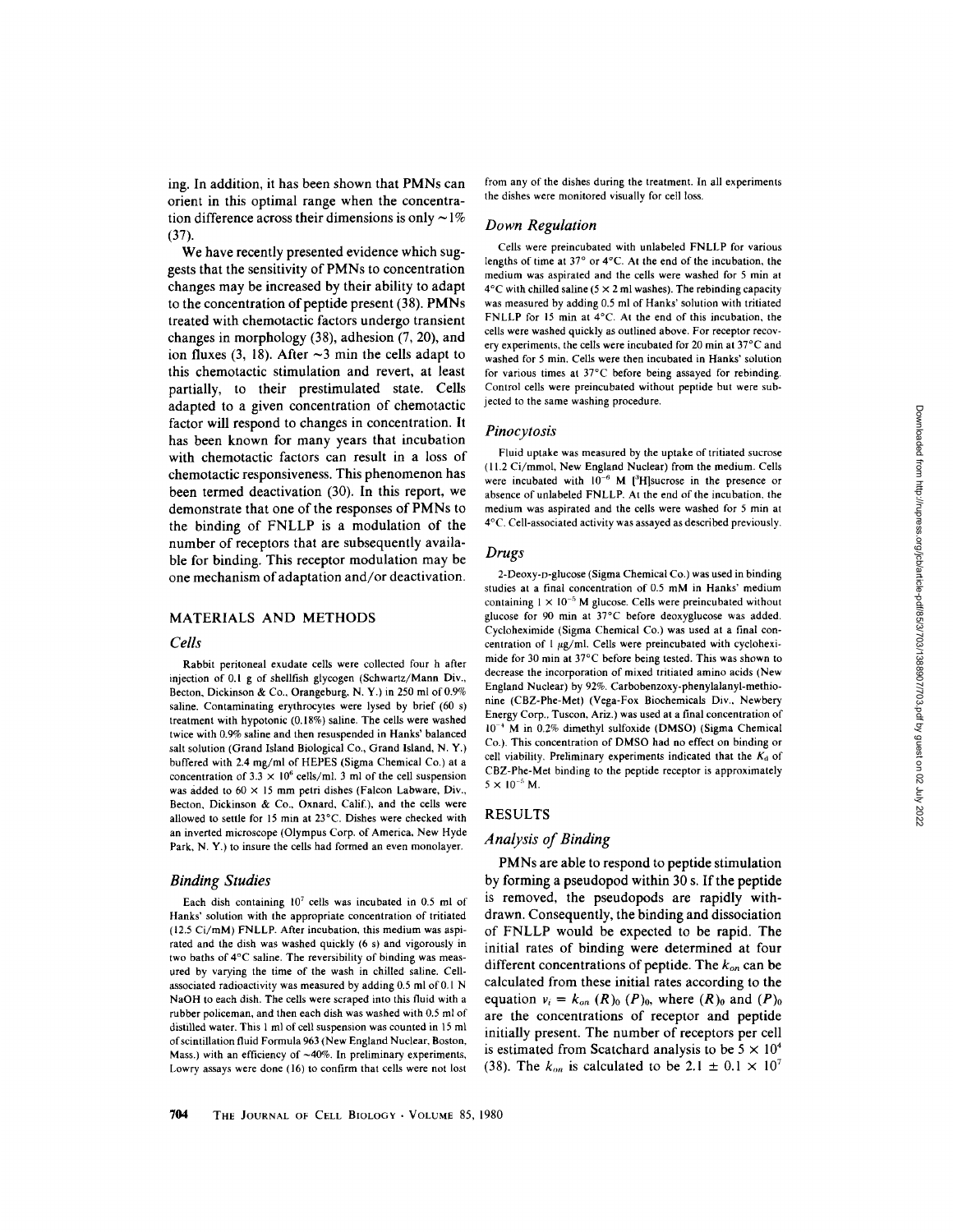$M^{-1}$  min<sup>-1</sup> (mean  $\pm$  SD). The off rate is calculated from the half times of reversal after washing or competition with excess unlabeled peptide (Fig. 1). The amount of reversal is similar with these two methods. The  $k_{off}$  is ~0.6 min<sup>-1</sup>. However, not all of the bound peptide is reversible. The irreversible binding will be discussed in a later section.

The rate of approach to equilibrium binding,  $k_{obs}$ , can also be used to derive the on and off rates (24) . The half time for the approach to equilibrium is determined for various concentrations of peptide by plotting the fraction of equilibrium binding as a function of time,  $k_{obs} = \ln 2/t_{1/2}$  (Fig. 2). The rate of approach to equilibrium is described by the equation :

$$
\frac{\mathrm{d}(RP)}{\mathrm{d}t}=k_{on}\left(R\right)\left(P\right)-k_{off}\left(RP\right).
$$

Because the concentration of free peptide remains essentially constant, the reaction kinetics are pseudo first order. Thus, integration of this equation can be used to determine the  $k_{obs}$  at different concentrations of peptide:

$$
k_{obs}=k_{on}\ (P)+k_{off}
$$

A plot of  $k_{obs}$  as a function of peptide concentration is also presented in Fig. 2. The on rate derived from the slope is  $2 \times 10^7$  M<sup>-1</sup> min<sup>-1</sup> which agrees with the value determined from the initial binding rates. The off rate obtained from the  $y$  intercept is  $0.4 \text{ min}^{-1}$  which is also in good agreement with that determined from the reversal of binding. The  $K_d$  obtained from this kinetic analysis is  $1.8 \times 10^{-8}$ 



FIGURE 1 FNLLP binding and reversal at  $4^{\circ}$ C. ( $\triangle$ ) Time-course of binding of  $2 \times 10^{-8}$  M FNLLP plotted as cell-associated cpm after a 6-s wash.  $(O)$  Reversal of binding plotted as a function of time after the addition of  $2 \times 10^{-6}$  M unlabeled FNLLP. (O) Reversal of binding as a function of time of washing in 4°C saline .



FIGURE 2 Left panel, saturable binding plotted semilogarithmically as a function of time.  $B_t$  = saturable binding at time t;  $B_{max}$  = saturable binding at equilibrium . Saturable binding is the difference in the amount of [3 H]FNLLP bound in the absence and presence of 100-fold excess unlabeled FNLLP ( $\triangle$ ) 8  $\times$  10<sup>-8</sup> M  $[{}^{3}H]$ FNLLP, (A)  $4 \times 10^{-8}$  M  $[{}^{3}H]$ FNLLP, (O)  $2 \times 10^{-8}$ M  $[{}^3H]$ FNLLP, and ( $\bullet$ ) 1 × 10<sup>-8</sup> M  $[{}^3H]$ FNLLP. Right panel,  $k_{obs}$  calculated from the half time to equilibrium binding plotted as a function of peptide concentration. The rate constants determined from the slope and intercept are  $k_{on} = 2 \times 10^7 \text{ M}^{-1} \text{ min}^{-1}$  and  $k_{off} = 0.36 \text{ min}^{-1}$ , respectively.

M ( $K_d = k_{off}/k_{on}$ ). This confirms the  $K_d$  obtained previously from Scatchard analysis (38) .

The nonformylated analog of FNLLP, HNLLP, was shown by Aswanikumar et al. (1) not to be chemotactic or to compete for binding to the chemotactic peptide receptor . In these binding studies, HNLLP added in concentrations of  $5 \times 10^{-8}$  to 5  $\times$  10<sup>-4</sup> M also did not compete for FNLLP binding.

# **Evidence for Receptor Modulation**

We have reported that PMNs are able to adapt to chemotactic stimulation (38). Experiments were designed to determine whether this adaptation involves a change in receptor number or affinity. Cells are incubated at  $37^{\circ}$ C with unlabeled concentration, washed thoroughly, and then incubated with tritiated peptide at 4'C. The binding capacity of cells preincubated with peptide is significantly less than that of cells preincubated without peptide. To rule out the possibility that the reduced binding was caused by competition by released unlabeled peptide, cells were incubated with tritiated peptide and the time-course of loss of label was examined. Essentially all of the peptide that can be removed by washing is removed during the 5-min wash. There is no further release of labeled peptide into the medium during a 15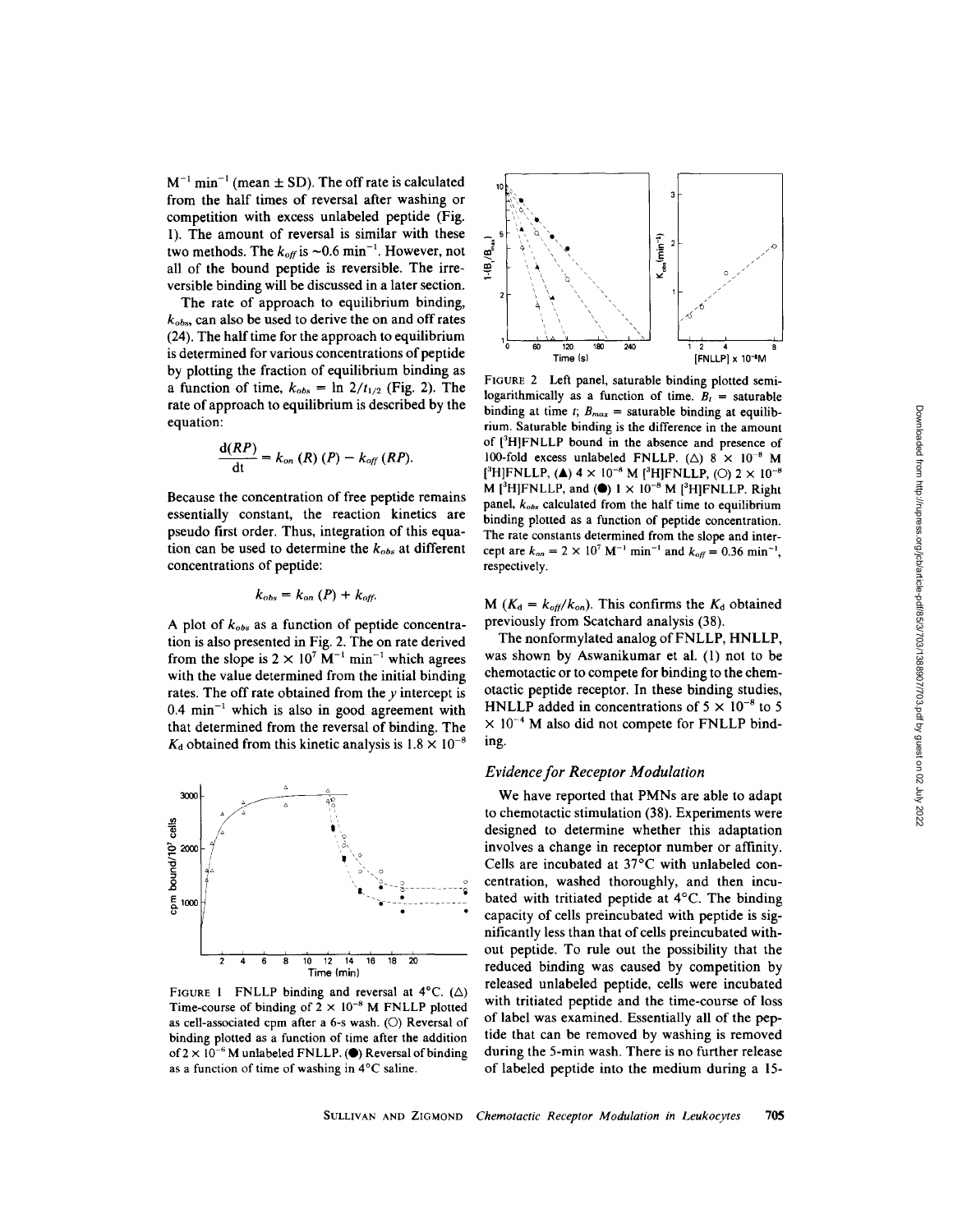min incubation at 4°C with unlabeled peptide.

The rate and extent of receptor loss are dependent on the concentration of FNLLP present during the preincubation. Down regulation is rapid. Most of the receptor loss occurs during the first 5 min, even before equilibrium binding is reached (Fig. 3). A plateau level of receptors is also rapidly achieved (within 15 min even at  $3 \times 10^{-9}$  M). The rapidity of the down regulation caused us to miss the phenomenon in our original experiments (38).

Down regulation is mediated by peptide binding to the specific, saturable receptor. The dose response correlates with the binding of FNLLP to its receptor, with the half-maximal loss ofreceptors occurring at a concentration near the  $K_d$  of binding (Fig. 4). The analogue HNLLP, which does not bind to the receptor, does not cause any receptor loss. The competitive inhibitor CBZ-Phe-Met also does not result in any down regulation . CBZ-Phe-Met has been shown to compete for the peptidebinding site without inducing any of the chemotactic responses (21) . CBZ-Phe-Met does inhibit FNLLP-induced down regulation.

The affinity of the receptors which remain after down regulation was determined by Scatchard



FIGURE 3 Rate of receptor loss at different peptide concentrations . Cells were preincubated at 37°C with (**0**)  $3 \times 10^{-9}$  M, (O)  $3 \times 10^{-8}$  M, and ( $\triangle$ )  $3 \times 10^{-7}$  M unlabeled FNLLP for various times. At the end of this incubation, the cells are washed for <sup>5</sup> min at 4°C and then incubated at 4°C for 15 min with  $2 \times 10^{-8}$  M [3H]FNLLP. The binding capacity is plotted as cpm bound/ $10<sup>7</sup>$  cells as a function of preincubation time with unlabeled FNLLP. (A) Cells preincubated without peptide. Nonsaturable binding at this concentration of  $[$ <sup>3</sup>H]FNLLP is ~500 cpm.



FIGURE 4 Down regulation dose response. The percent saturable receptor loss as a result of incubation with unlabeled peptide for 30 min at 37°C is plotted semilogarithmically as a function of peptide concentration. Receptor loss is calculated as a percent of the saturable binding of  $2 \times 10^{-8}$  M [<sup>3</sup>H]FNLLP by cells preincubated without peptide.



FIGURE <sup>5</sup> Dose response of FNLLP binding before and after down regulation. Left panel, cells were incubated in the presence  $(\bullet)$  or absence  $(\circ)$  of  $10^{-7}$  M unlabeled FNLLP at 37°C for 30 min and washed for <sup>5</sup> min at 4°C. Binding capacity was measured after incubation with various concentrations of  $[{}^{3}H]FNLLP$  for 15 min at 4°C. Right panel, data plotted according to the method of Scatchard.

analysis. The  $K_d$  of control cells without preincubation in peptide is  $2.3 \times 10^{-8}$  M. The  $K_d$  of cells preincubated in  $10^{-7}$  M FNLLP which reduced the number of binding sites by 54% is  $1.9 \times 10^{-8}$ (Fig. 5). Both are within the range of error of our estimate for the  $K_d$  which is 2.2  $\pm$  0.3  $\times$  10<sup>-8</sup> M (mean  $\pm$  SD). This supports the contention that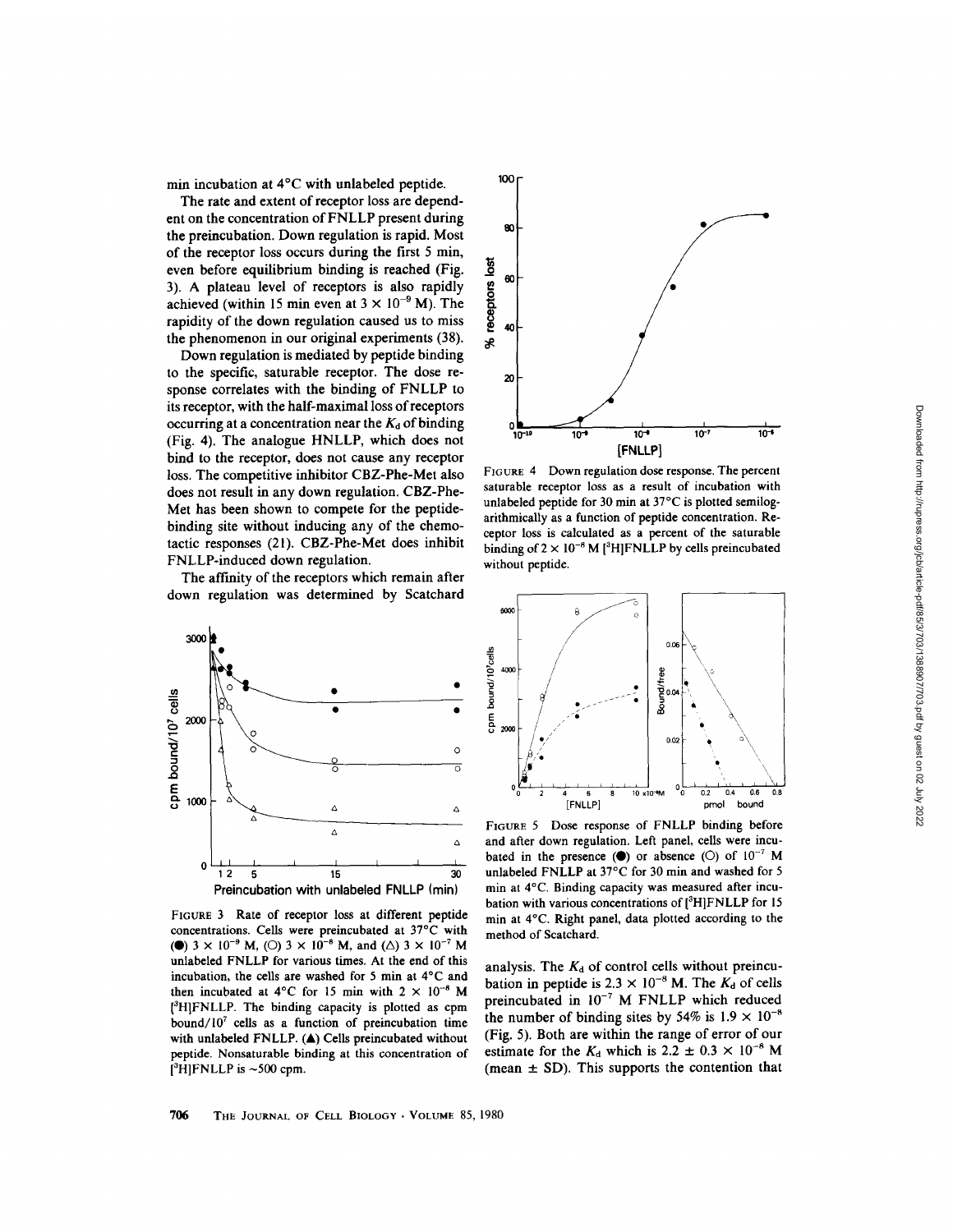the decrease in binding capacity is not because of competition by unlabeled FNLLP. Competition would alter the affinity constant rather than the number of binding sites (15).

Down regulation also occurs at 4°C, although to a lesser extent. Incubation with  $10^{-7}$  M FNLLP results in a 68% loss in receptors at 37°C compared to 21% at  $4^{\circ}$ C (Fig. 6). The plateau level of receptor concentration is still reached within <sup>15</sup> min. Examination of the binding of tritiated FNLLP indicates that there is an increase in irreversibly cell-associated peptide with this same time-course. At this temperature, the amount of irreversibly cell-associated peptide is approximately equal to the number of receptors lost. The number of irreversibly bound peptide molecules at  $10^{-7}$  M FNLLP is  $1.8 \pm 0.2 \times 10^4$ . The number of receptors that are lost after down regulation at this concentration and temperature is  $1.9 \times 10^4$ .

# Recovery from Down Regulation

The recovery from down regulation also occurs rapidly. After down regulation, cells were washed at 4°C and then incubated at 37°C without peptide for various periods of time and then tested for the ability to bind tritiated peptide. Cells regain 80- 100% of initial binding capacity within 20 min (Fig. 7). Both down regulation and recovery are independent of protein synthesis. The addition of cycloheximide (1  $\mu$ g/ml) which inhibits the incor-



FIGURE 6 Temperature dependence of down regulation. Cells were incubated at 37°C (O) or 4°C ( $\bullet$ ) for various lengths of time with  $10^{-7}$  M unlabeled FNLLP. After a 5-min wash at  $4^{\circ}$ C,  $2 \times 10^{-8}$  M  $[$ <sup>3</sup>H]FNLLP was added for <sup>15</sup> min at 4°C. Binding capacity is plotted as a function of the length of preincubation with unlabeled FNLLP at each temperature.  $(\triangle)$  Cells preincubated without peptide.



FIGURE 7 Recovery of receptors after down regulation. Cells were incubated for 20 min at 37°C with Hanks' solution ( $\triangle$ ,  $\bigcirc$ ) or  $10^{-7}$  M unlabeled FNLLP ( $\triangle$ ,  $\bullet$ ) and washed for 5 min at 4°C. The ability to bind  $2 \times 10^{-8}$  M [<sup>3</sup>H]FNLLP was then tested immediately  $(T_0, T_{20})$  or after incubation in Hanks' solution at 37°C for various times. Cells incubated with  $1 \mu g/ml$  cycloheximide were subjected to the same protocol  $(O, \bullet)$ .

poration of tritiated amino acids by 92% had no effect.

# Evidence for FNLLP Uptake

As seen in Fig. 1, the amount of peptide bound at 4°C reaches a plateau within <sup>15</sup> min. In contrast, at 37°C the binding does not reach a plateau but continues to increase at a reduced rate. However, the increase is caused by irreversibly bound peptide. The amount of reversibly bound peptide does indeed reach a plateau at 37° as at 4°C. The number of reversibly bound receptors at  $3 \times 10^{-8}$ M FNLLP is 2.45  $\pm$  0.3  $\times$  10<sup>4</sup> (Fig. 8). This corresponds well with the number of receptors available for binding after down regulation at this concentration,  $2.58 \pm 0.4 \times 10^4$ . This increase in cell-associated peptide appears to be energy dependent because it is inhibited by 2-deoxy-D-glucose as well as by a temperature of 4°C. The accumulation of irreversibly cell-associated peptide decreases by 74% when the cells are incubated at 37°C with 0.5 mM 2-deoxy-D-glucose. Down regulation at 37°C is not affected by the addition of 2-deoxy-D-glucose.

The dose-response curve for the accumulation of irreversibly cell-associated FNLLP at 37°C is shown in Fig. 9. The dose-response curve reflects the binding of FNLLP to its receptor, suggesting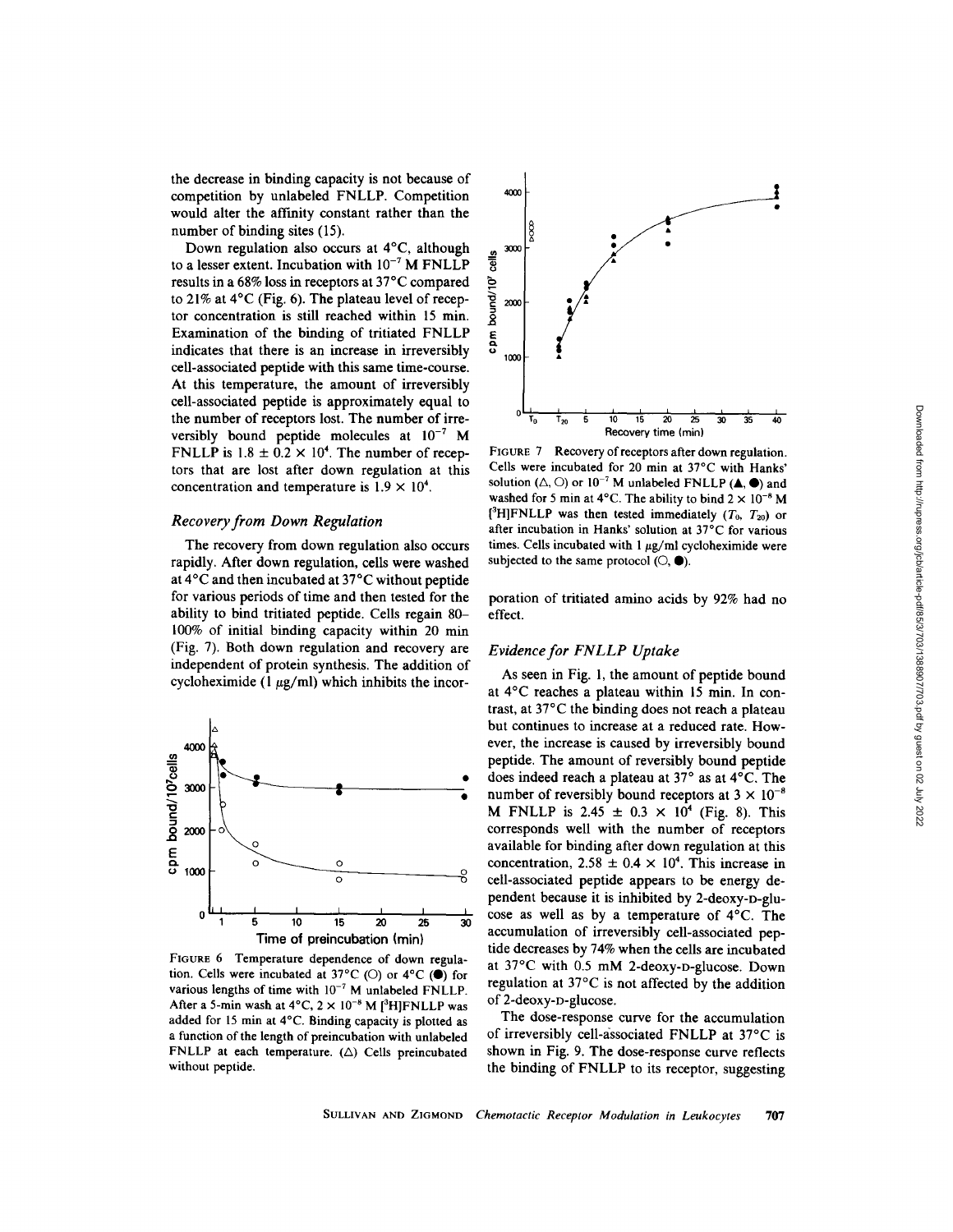

FIGURE 8 Reversibility of binding at  $37^{\circ}$ C. (.) Cells were incubated for various lengths of time at 37°C with  $3 \times 10^{-8}$  M [<sup>3</sup>H]FNLLP and washed quickly (6 s) at the end of the incubation . (O) After incubation for 5, 15, and 30 min, cells were washed at 4'C for various lengths of time .



FIGURE 9 FNLLP uptake. (O) FNLLP remaining cell associated after a 30-min incubation at 37°C followed by a 5-min wash at  $4^{\circ}$ C as a function of FNLLP concentration. The dotted line represents saturable uptake (total-nonsaturable). Nonsaturable uptake is calculated from the uptake of  $10^{-8}$  M [<sup>3</sup>H]FNLLP in the presence of 10-5 M unlabeled FNLLP. This data is not corrected for peptide release.

that the uptake is receptor mediated. However, uptake continues to increase at concentrations above those that would saturate all of the receptors . This is presumably because of pinocytic uptake of increasing amounts of FNLLP in the fluid and nonspecifically associated with the cell surface. The amount of nonsaturable uptake was measured as the irreversible accumulation of  $10^{-8}$ M  $[{}^3H]$ FNLLP in the presence of  $10^{-5}$  M unlabeled FNLLP. The nonsaturable uptake appears to be linear, so the degree of nonsaturable uptake at each concentration was calculated and subtracted from total to give saturable uptake. The calculated

 $curve for saturable uptake (Fig. 9) is very similar$ to that of FNLLP binding to the receptor. CBZ-Phe-Met competition for uptake provides additional support for the hypothesis that this uptake is receptor mediated. The addition of  $10^{-4}$  M CBZ-Phe-Met decreases the rate of  $10^{-8}$  M FNLLP uptake by  $\sim$ 70% (Fig. 10). This correlates with the degree of competition for receptor binding seen at these concentrations of antagonist and peptide. A study of peptide release indicates  $\sim$ 20% of the "irreversibly" associated counts are released into the medium during a 30-min incubation at  $37^{\circ}$ C in Hanks' solution.

PMNs have not been considered to be actively pinocytic cells. Nevertheless, the addition of the chemotactic peptide stimulates the uptake of tritiated sucrose from the medium, presumably through a pinocytosis mechanism. The addition of  $10^{-7}$  M FNLLP increases the rate of fluid uptake, as measured by the amount of  $10^{-6}$  M sucrose that becomes irreversibly cell associated, from 1.7 to 6.6 nl/min per  $10^7$  cells (Fig. 11). This stimulation of fluid uptake is not sufficient to account for the uptake of FNLLP, which again suggests that the



FIGURE <sup>10</sup> CBZ-PHE-MET competition for FNLLP uptake. Accumulation of irreversibly cell-associated  $10^{-8}$ M  $[3H]FNLLP$  in the presence ( $\bullet$ ) and absence ( $\circ$ ) of  $10^{-4}$  M CBZ-PHE-MET.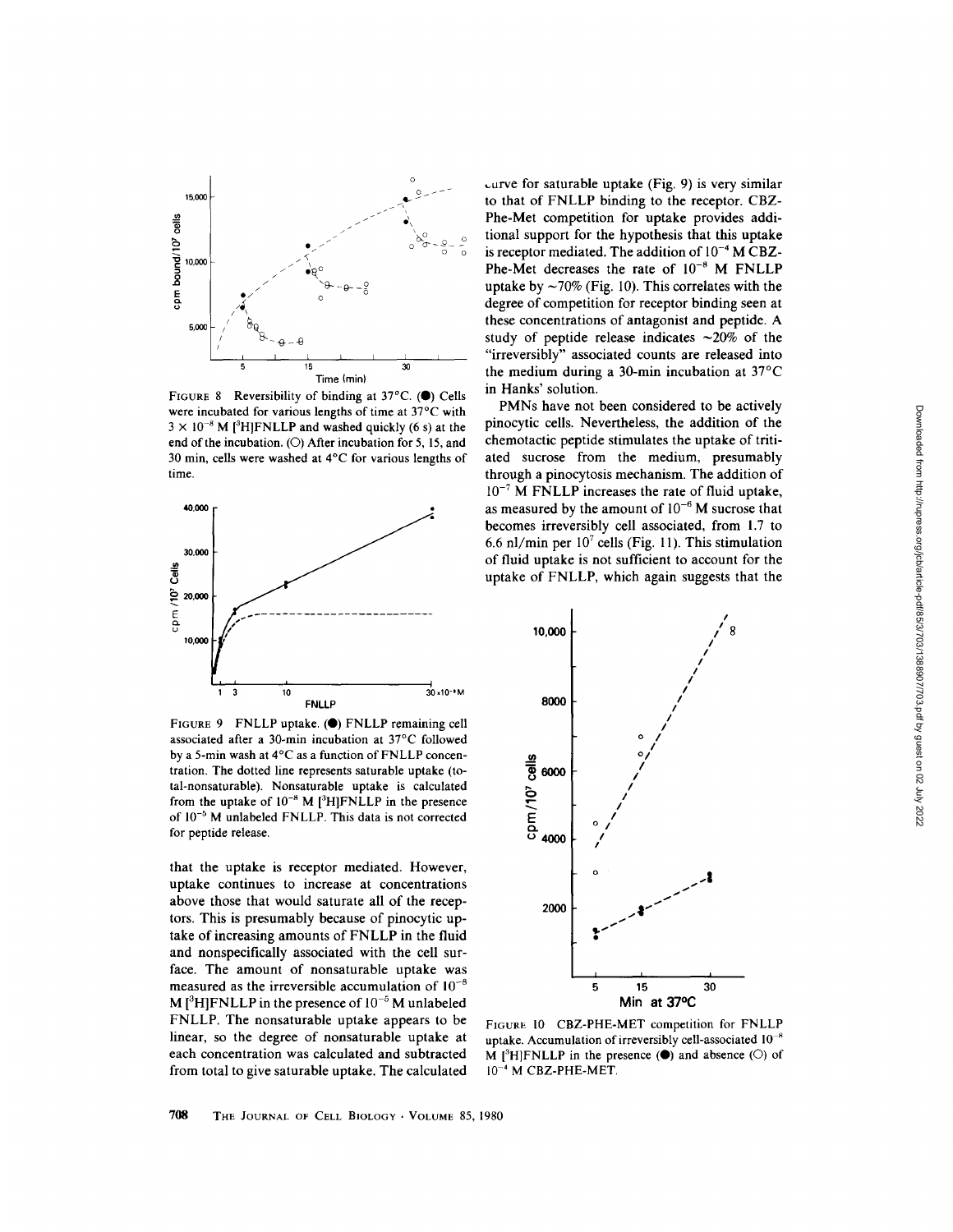

FIGURE <sup>11</sup> Peptide stimulation of pinocytosis Cells were incubated for various lengths of time at 37°C with  $10^{-6}$  M [<sup>3</sup>H]sucrose in the presence ( $\bullet$ ) and absence ( $\circ$ ) of  $10^{-7}$  M unlabeled FNLLP. At the end of the incubation, the cells were washed for <sup>5</sup> min at 4°C.

peptide uptake is receptor mediated. Stimulation of sucrose uptake does not appear to be dependent upon the concentration of FNLLP present. Concentrations ranging from  $10^{-7}$  to  $10^{-9}$  M FNLLP result in the same fourfold increase

This peptide uptake could be caused by transport or receptor-mediated internalization. If this increase in irreversibly cell-associated counts does represent receptor-mediated internalization, a mechanism for resupplying receptors to the cell surface would be required. At  $10^{-7}$  M FNLLP, the amount of nondissociable peptide accumulated after 90 min at 37°C is equivalent to three times the number of receptors initially present.

There is also some stimulation of pinocytosis even at  $4^{\circ}$ C. The addition of  $10^{-7}$  M FNLLP results in a rapid, transient increase in sucrose uptake which lasts less than 5 min (Fig. 12). Although this uptake could be entirely separate from the down regulation, it suggests that a pinocytic mechanism is functional.

#### DISCUSSION

Many recent studies have shown that the binding of ligands to their cell surface receptors modulates the number of available receptors and, thus, the sensitivity and responsiveness of a cell to that ligand . A decrease in the concentration of accessible receptors as a result of incubation with the ligand has been termed down regulation. Receptor

down regulation has been demonstrated for a number of hormones and neurotransmitters (4-6, 10-12), low density lipoprotein (2), and for the chemotactic agent cyclic AMP in Dictyostelium discoideum (15).

Our data indicate that down regulation of the chemotactic peptide receptor is a rapid response of PMNs to incubation with FNLLP. Several lines of evidence support this as being a specific result of FNLLP binding to its saturable receptor. Both the rate and extent of down regulation are concentration dependent, and the dose response parallels that of FNLLP binding. Receptor loss is not induced by HNLLP, a nonchemotactic analogue of FNLLP that does not bind to the receptor. The antagonist CBZ-Phe-Met competes with FNLLP for receptor binding but does not stimulate any of the chemotactic responses, including down regulation. However, CBZ-Phe-Met will inhibit FNLLP-induced down regulation presumably because of competition for the receptor.

Down regulation is clearly temperature dependent although it does occur at 4°C. Examination of the binding at this temperature reveals a component that is not readily dissociable. The amount of irreversibly cell-associated peptide corresponds to the number of receptors down regulated at 4°C. The existence of an irreversible component of binding and down regulation at this temperature is quite surprising. It should be considered in interpreting both Scatchard and kinetic binding



FIGURE 12 Stimulation of pinocytosis at  $4^{\circ}$ C. (O) Cells were incubated at  $4^{\circ}$ C with  $10^{-6}$  M [<sup>3</sup>H]sucrose for various periods of time. ( $\bullet$ ) After 15 min at 4°C with  $[$ <sup>3</sup>H]sucrose,  $10^{-7}$  M unlabeled FNLLP was added for various lengths of time; arrowhead, addition of peptide.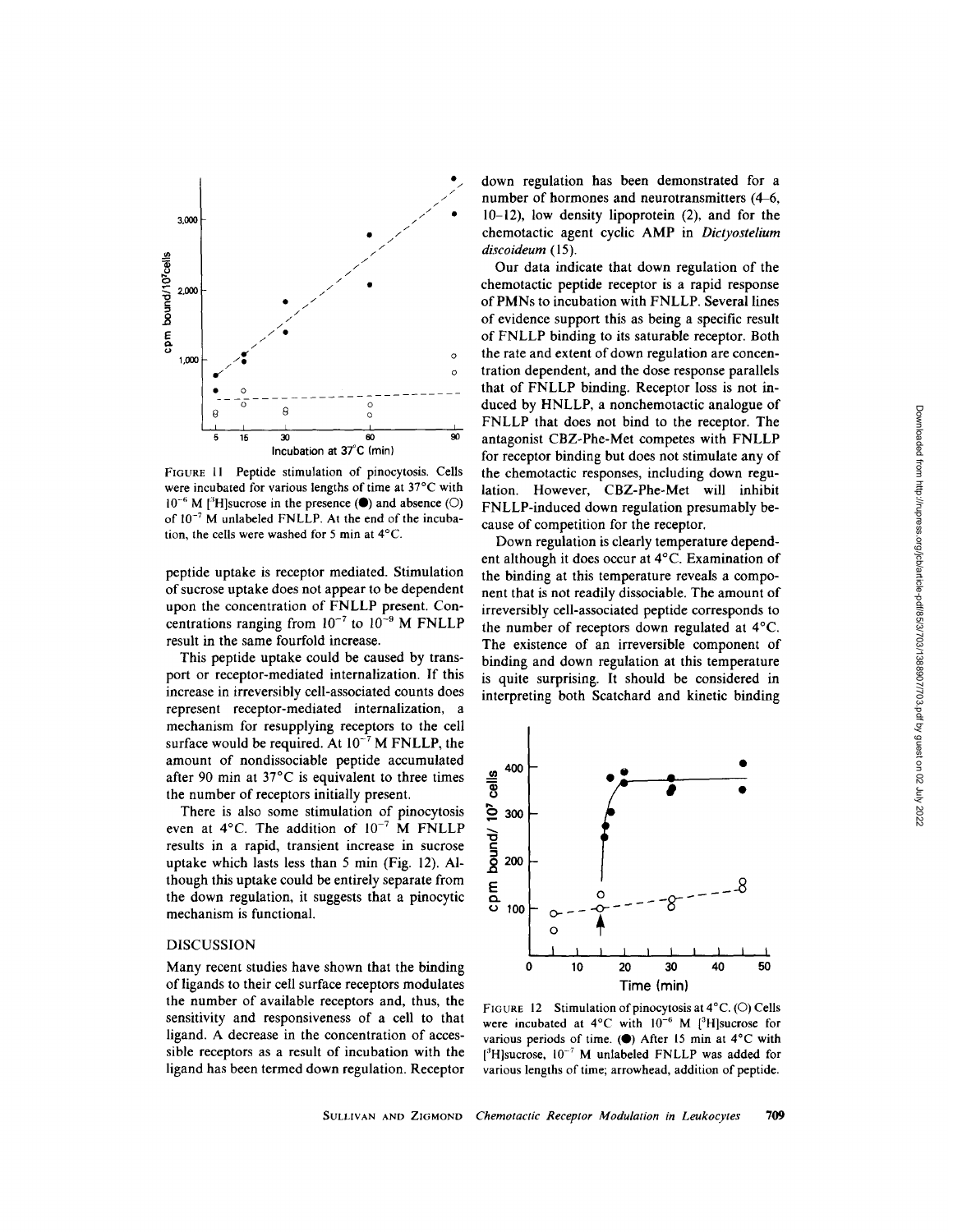analyses. Although we obtained approximately the same  $K_d$  value using these two independent methods, both may overestimate the binding affinity because each method assumes equilibrium (entirely reversible) binding. The use of labeled plus excess unlabeled peptide as a measure of nonsaturable binding is useful in many instances but also may lead to erroneous estimates because the high concentration of peptide present will induce down regulation. Furthermore, there is a component of nonsaturable binding which is not reversible . Thus we chose to study the reversal of binding through dilution and washing rather than by competition with excess unlabeled peptide.

Several mechanisms could cause the loss of receptors. The binding of peptide could result in <sup>a</sup> modification of the receptor that leads to much higher affinity binding. A change in receptor affinity has been proposed to account for down regulation in other systems (17, 28, 33, 35). This change could be because of a change in conformation, some other modification such as methylation or phosphorylation, or association with another membrane component. A second possibility is that bound receptors are internalized by the cell. Such a pinocytic mechanism has been established where it has been possible to follow the receptors directly (5, 8) . In other studies, ultrastructural data indicate that receptor-mediated internalization of ligands occurs via coated vesicles (2, 5, 10). There is some evidence for receptor-mediated internalization in our system. We have shown that down regulation is accompanied by a rapid stimulation of [?H]sucrose uptake from the medium. Furthermore, Niedel et al. (19) have followed fluorescently labeled chemotactic peptide and presented evidence for its clustering and internalization.

At 37°C, the uptake of FNLLP and the stimulated uptake of sucrose continue, even after the receptor number has equilibrated. The dose-response curve for peptide uptake indicates that it is mediated both by a saturable receptor with approximately the same affinity as the chemotactic receptor and by bulk pinocytosis uptake of FNLLP in the external fluid. Receptor-mediated uptake could be via active transport of peptide or pinocytosis internalization of the receptor ligand complex. If FNLLP uptake is caused by receptormediated pinocytosis, there must be a mechanism for resupplying receptors to the cell surface because, after 90 min in  $10^{-7}$  M FNLLP, the amount of peptide internalized exceeds the number of receptors initially present by 300%. This would

require replacement of all the receptors every 30 min from an internal pool or via receptor recycling (9). The relationship between the irreversible binding of peptide, the loss of receptors that occurs rapidly (down regulation), and the increasing accumulation of irreversibly bound peptide that occurs after the receptors are at a steady-state level requires further study.

It is well established that PMNs become deactivated in response to chemotactic stimulation. Deactivation is defined as a decrease in responsiveness to a chemotactic factor as a result of previous exposure to the stimulus (20). We have recently shown that PMNs adapt to the concentration of chemotactic peptide which is present but remain sensitive to changes in concentration. Adaptation is suggested by a number of biochemical and morphological responses to chemotactic factors which are transient even though the chemotactic factor continues to be present and the cells continue to respond to changes in the concentration of the chemotactic factors. Receptor modulation may be involved in one or both of these processes.

We would like to thank Dr. Richard Freer of the Medical College of Virginia for generously supplying us with peptides, and Dr. Agnes Schonbrunn for suggestions on the manuscript.

S. H. Zigmond is supported by National Science Foundation grant PCM 77-4442 S. J. Sullivan is supported by a predoctoral fellowship from the Public Health Service grant 5T32 GM.

#### Received for publication 11 October 1979, and in revised form 28 January 1980.

Note added in proof: While this manuscript was in press, two studies appeared which also indicate receptor modulation in PMNs, Vitkausas et al., Mol. Immunol. 17: 171-180, and Niedel et al., J. Biol. Chem. 254:10700-10706.

# REFERENCES

- 1. ASWANIKUMAR, S., B. CORCORAN, E. SCHIFFMANN, A. R. DAY, R. J. FREER, H. J. SHOWELL, E. L. BECKER, and C. B. PERT. 1977. Demonstration of a receptor on rabbit neutrophils for chemotactic peptides. Biochem. Biophys. Res. Commun. 74:810-817.
- 2. BROWN, M. S., and J. L. GOLDSTEIN. 1979. Receptor mediated endocytosis: Insights from the lipoprotein receptor system. Proc. Natl. Acad.<br>Sci. U. S. A. 76:3330–3337.
- 3. BOUCEK, M. M., and R . SNYDERMAN. <sup>1976</sup> . Calcium influx requirement for human neutrophil chemotaxis: Inhibition by lanthanum chloride. Science (Wash. D. C.). 193:905-907.
- 4. CARPENTER, G., and S. COHEN. 1976. <sup>125</sup>I-labeled human epidermal growth factor. Binding, internalization and degradation in human<br>fibroblasts. J. Cell Biol. 71:159-171.
- 5. CATT, K. J., J. P. HARWOOD, G. AGUILERA, and M. L. DUFAU. 1979. Hormonal regulation of peptide receptors and target cell responses. Nature (Land.) 2W.109-I <sup>16</sup>
- 6. CONN, P. M., M. CONTE, J. P. HARWOOD, M. L. DUFAU, and K. J. CATT. 1978 Internalization of gonadotrophin-receptor complex in ovar-